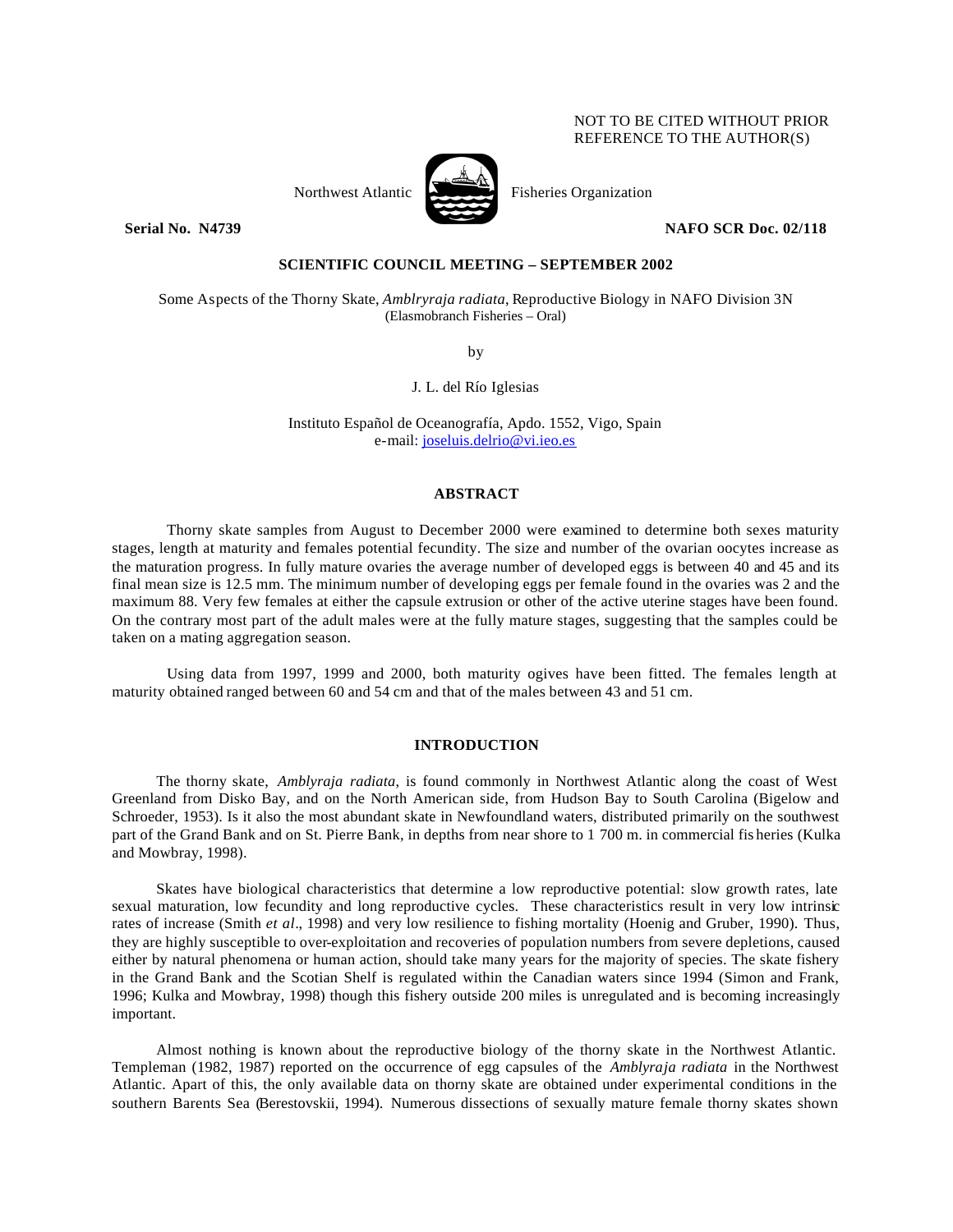that their ovaries usually hold 10-12 or more pairs of eggs at different stages of development and the synchronous formation of pairs of capsules in the oviducts (Hobson, 1930; Chinarina and Troshicheva, 1980; Templeman, 1982; Berestovskii, 1989). Two mature eggs are liberated from the ovaries and are fertilised in the upper part of the oviduct, these eggs are enclosed with yolk and albumen in a capsule formed by the shell gland (Clark, 1922).

In this study a number of variables were measured in thorny skate females to identify changes in sexual maturity with size. The presence of egg capsules in the oviduct, the numbers and egg sizes in the ovary and the variations in the width of the shell gland are presented.

### **MATERIAL AND METHODS**

 Data for this study have been obtained from the scientific observers on board the Spanish trawlers in the skate commercial fishery in the southern part of Grand Bank (Div. 3N) Regulatory Area (Fig. 1). The gear used in this fishery is a bottom trawl with a codend mesh size about 220 mm, and the fishing activity occurs in shallow waters, between 42 and 215 m.

Fish were sexed, measured and weighed on board. Total length (LT), from tip of snout to terminal point of the caudal fin were measured to the nearest centimetre.

A total of 739 females caught from August to December 2000 were examined and classified into maturity stages according to the macroscopic maturity scale shown in ANNEX 1. In females the entire cycle of maturation was divided into six stages, three ovarian and three uterine ones. The size of the ovarian eggs and the condition of the oviducts were considered to determine maturity stages. The total number of eggs in the ovary left and right were counted and their diameter were measured with a calliper to the nearest tenth of a millimetre, except the small oocytes  $\ll$  mm in diameter) occurring during the early stages of maturity. The presence of egg capsules in the oviduct and the width of the shell gland were also recorded to assess maturity. Length and largest width of 55 egg capsules were measured. The sampling description and characteristics examined are presented in Table 1. In males four maturity stages were established, based on the progressive increase of the claspers length through the maturation process.

The length at 50% maturity  $(L_{50})$  for both sexes has been calculated using data from 1997, 1999 and 2000. Both males and females were classified as "immatures" when they were in stage 1 (Annex 1) and as "matures" (meaning adults) in either of the further stages.

The method of Ashton (1972) for turning proportions of mature individuals into so-called logits and then fitting a straight line have been used. The proportion of mature males and females at length was adjusted to a logistic function as described as follows:

$$
\hat{P} = \frac{e^{a+bL}}{1+e^{a+bL}}
$$

and the logarithmic transformation:

$$
\ln \frac{\hat{P}}{1-\hat{P}} = a + bL \tag{1}
$$

where  $\hat{P}$  is the predicted mature proportion, *a* and *b* are the coefficients estimated of the logistic equation and *L* the length. The length at maturity can be estimated as the minus ratio of the coefficients  $(-a/b)$  by substituting  $P^{\dagger}$ 0.5 in equation (1). The curves fitting have been made using the Statistica package (StatSoft, Inc., 1995).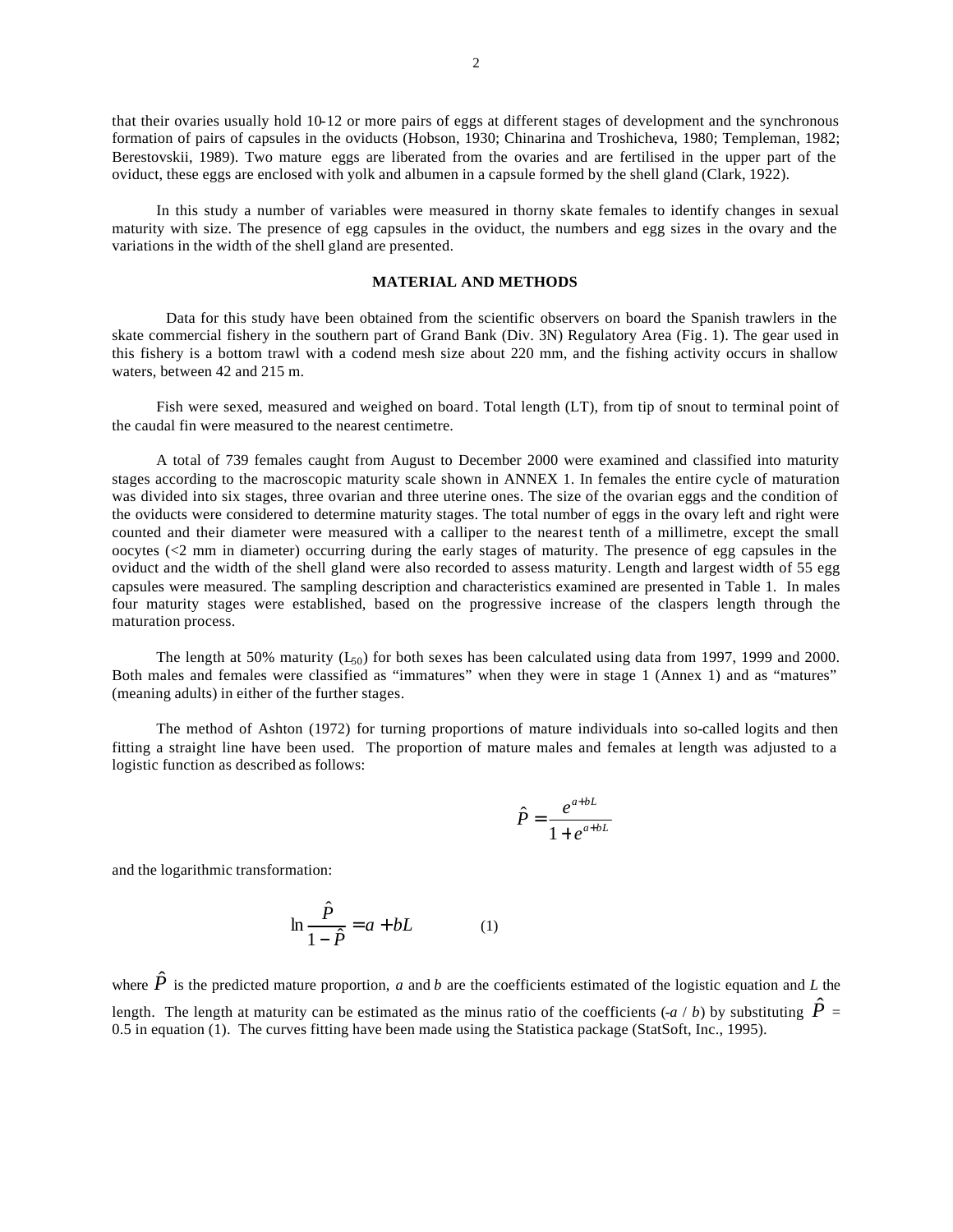### **RESULTS AND DISCUSSION**

In Fig. 2 a general scheme of the female skates reproductive organs is presented. From a total of 739 females examined, ranging in length between 36 cm and 86 cm, only 353 had developing eggs in the ovaries (Table 1). In the samples analysed, individuals below 49 cm of length do not showed ovarian eggs, whereas all individuals larger than 75 cm had ovarian eggs (Fig. 3). The total numbers, minimum and maximum numbers, mean numbers and mean length of the ovarian eggs measured in each ovary are shown in Table 2. A total of 10844 ovarian eggs were measured from August to December 2000. Both ovaries were found to be functional. In immatures females the ovaries are elongated and dorsoventrally compressed. A number of small oocytes (<2 mm in diameter) can be observed in the ovaries at this stage. As the females reach maturity, several eggs in both ovaries start to develop faster than the others. The number of developing eggs in the two ovaries is not always equal, been usually larger in the right one. The mean number of developing eggs in the right ovary over the period analysed was 16 *versus* 14 in the left one, that gives an average number per female of 31 eggs. The minimum number observed was 1 single egg per ovary, occurring at maturity stages 2 and 3, in females of length ranging between 58 cm and 68 cm (Table 2). The maximum number found was of 88 eggs, 46 in ovary left and 42 in ovary right, in a female of 73 cm, at maturity stage 3. The mean length of the ovarian eggs was 11 mm in both ovaries.

In Table 3 the proportions of fish (both sexes) at the successive maturity stages are presented. From the total skates sampled between August and December 2000, 53% of the females and 30% of the males were at maturity stage 1 (immature = juvenile), in agreement with previously reported results (Del Río and Junquera, 2000). The maturing stage (2) in both sexes includes both prespawners juveniles, that are maturing for the first time, and adult postspawners. At this stage the mean number of developing eggs per female is 9, with a mean diameter of 7.5 mm. A 26% of the sampled females, and 35% of the males were at this stage. The proportions of males and females at the 'mature' stage (3) were 35 % and 17% respectively. During the sampling period, the proportion of females at either of the uterine stages was very small (1-2 %). The mean number of eggs per ovary at the 'active' stage (4) is 45, with a mean diameter of 12.5 mm. The mean number of eggs per ovary at the 'advanced' stage (5) is 43, with the same mean diameter than in the prior stage. Only 8 % of the females were at the 'extruding' stage (6) in September, that is 2 % of the females sampled over the whole period. At this stage, completed egg capsules are found in either one or both oviducts, while in the ovary the mean number of developing oocytes are 40 with a mean diameter of 12 mm.

The monthly proportions of mature females thorny skate containing egg capsules found during the sampling period are presented in Table 4. Capsules in various stages of development were observed in only 29 females caught in August, September and November. Most part of them appeared in September and, except 5 females found in November, they are absent thereafter. The majority (64%) of these females with egg capsules have been caught in only two hauls conducted at depths between 188 and 208 m in September. A remarkable feature of those hauls is that the proportion of females in the catches was unusually large compared with that of the males. Egg capsules of thorny skate are light brown, possessing the prominent projection or "horns" at the four corners. Only one single fertilized egg was observed within every capsule. In most of the mature females examined (26) there was one capsule in every oviduct, while the rest (3) only had one capsule in one of the oviducts. Measurement of all capsules found in the samples have been taken. Mean length, mean width and range of egg capsules in thorny skate are shown in Table 5. Those are similar in both oviducts, with average values of 74 mm in length and 62 mm width and increase with the female length and weight, according to the relationships illustrated in Fig. 4.

During the females maturation process, an enlargement of the shell gland have been observed. There is a significant exponential relationship between the shell gland width and the female total length, and also between the shell gland width and the total number and diameter of the oocytes in the ovary, as illustrated in Fig. 5. The relationship between the female size and weight and the potential fecundity (number of developed oocytes in the ovaries) is presented in Fig. 6.

The maturity curves for females and males in 1997, 1999 and 2000 are presented in Fig. 7, and the corresponding fitting parameters in Table 6. Female length at 50% maturity decreased from 60 cm in 1997 to 55 cm in 1999, and remain at a similar value (54 cm) in 2000. In males  $L_{50}$  ranges from 43 cm in 1997 to 51 cm in 1999, and then decreased to 49 cm in 2000.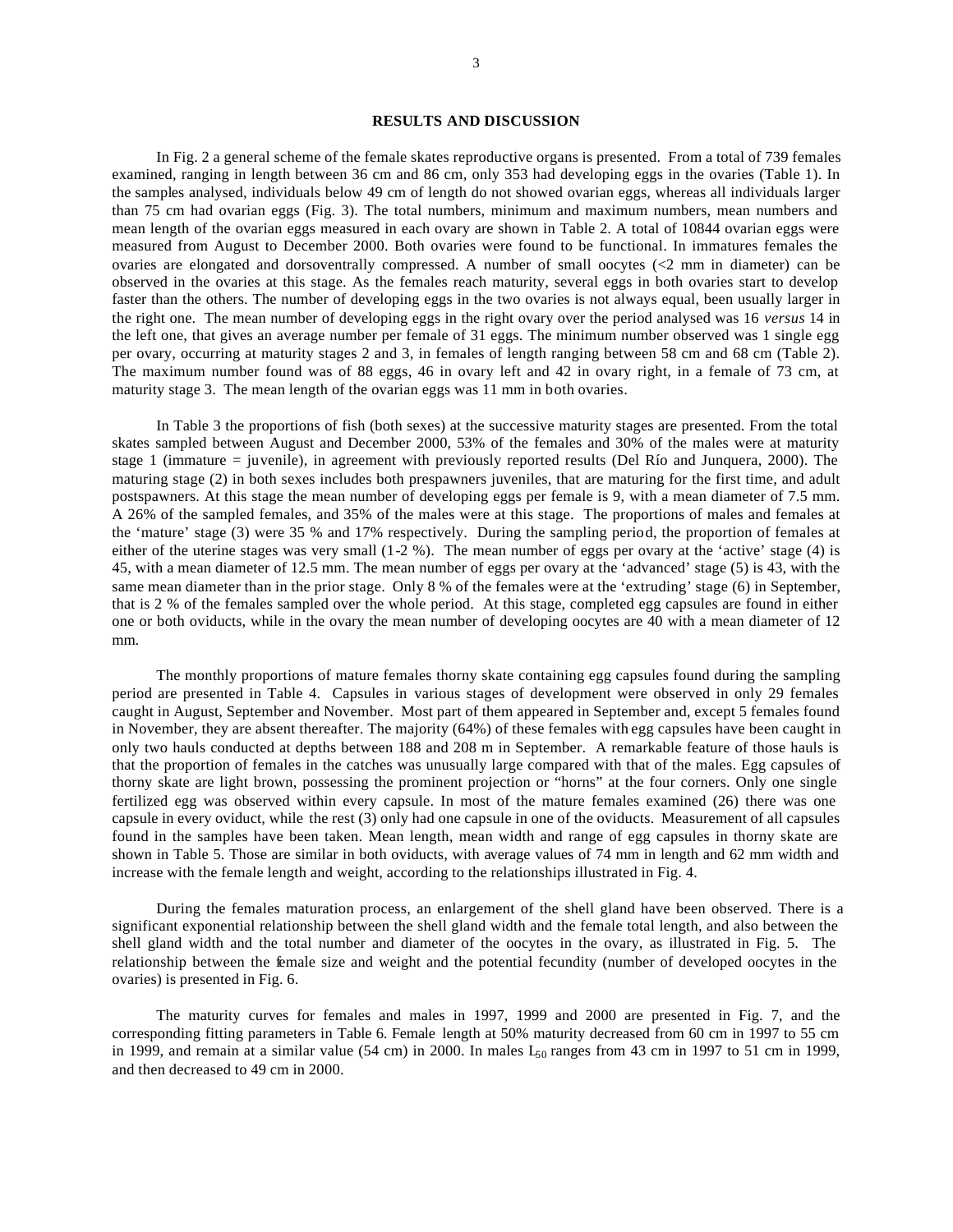In summary, the results obtained confirm the low potential fecundity of this specie. Both the number and size of the oocytes developing in the ovaries increase as the maturity process advance. At the fully mature stages, the number of eggs in the ovary remains established, between 40 and 45, and their size unchanged at about 12 cm. The period of sampling apparently was not the season of capsules extruding, thus is not possible to ascertain wheatear this final numbers of fully developed oocytes at the ovary, that constitute the potential fecundity, are all fertilized and spawned or what fraction of them could be resorbed.

Most part of adult females in the sampling period was at fully mature ovarian stages, but active uterine stages were almost absent. In contrast, most part of males were at the most advanced maturity stages. This is probably indicating that the autumn skate concentrations in the shallow waters of the shell could be mating aggregations. After fertilization, the process of capsules development and extrusion would follow, though based on the available data the duration of this cannot be determined. If the fleet activity can be considered as an index of the stock aggregation, it could be thought that after fertilization skates get dispersed, probably going to deeper waters. This would explain the low catch rates observed in this fleet since the end of November every year which determine the end of the fishing activity.

#### **ACKNOWLEDGEMENTS**

This study was made with the financial support of the European Commission (DG XIV, Study 98-048) and the Spanish Fisheries Administration.

## **REFERENCES**

- Asthon, W. D. 1972. *The logit transformation with special reference to its uses in bioassay*. Hafner Publishing Co., Inc., New York, 88 p.
- Berestovskii, E.G. 1989. The diet of the skate, *Raja radiata* and *Raja fyllae* in the Barents and Norwegian Seas. *Voprosy ikhtiologii*, 29(6), 994-1002.
- Berestovskii, E.G. 1994. Reproductive Biology of Skates of the Family Rajidae in the Seas of the Far North. *Journal of Ichthyology*, 34 (6): 26-37.
- Bigelow, H., and Schroeder, W.C. 1953. Fishes of the western North Atlantic. Sawfishes, guitarfishes, skates and rays. *Mem. Sears Found. Mar. Res.,* 1(2): 514 p.
- Callard, I.P., Fileti, L.A. and Kood, T.J. 1993. Ovarian steroid synthesis and the hormonal control of the elasmobranch reproductive tract. *Environmental Biology of Fishes,* 38: 175-185.
- Clark, R.S. 1922. Rays and skates (Rajidae). Nº 1, Egg-capsules and young. *J. Mar*. *Biol. Assoc. U.K*., 12 (4): 577- 643.
- Chinarina, A.D. and Troschicheva, N.V. 1980. Diet and feeding behavior of the skate *Raja radiata* under experimental condition. *Tr.Murman. biol. in-ta*, 19, 65-74.
- Del Río, J. L. and S. Junquera. 2000. Seasonality and reproductive parameters of the thorny skate (*Raja radiata* Donovan 1808) in NAFO Division 3N. *NAFO SCR Doc*., No. 18. Serial No. N4247, 8 p.
- Hobson, A.D. 1930. A note on the formation of the egg-case of the skate. *J. Mar. Biol. Assoc. U. K*., 16: 577-581.
- Hoenig, J. M. and S. H. Gruber. 1990. Life -history patterns in the elasmobranchs: implications or fisheries management. Pages 1–16 *in* H. L. Pratt, Jr., S. H. Gruber, and T. Taniuchi, eds. Elasmobranchs as living resources: advances in the biology, ecology, systematics, and the status of fisheries. *NOAA Tech. Rep.* NMFS 90.
- Kulka D.W. and Mowbray F.K. 1998. The Status of Thorny skate (*Raja radiata*), a non-traditional species in NAFO Divisions 3L, 3N, 3O and Subdivisions 3Ps. *DFO Res. Doc*. 98/131, 70 p.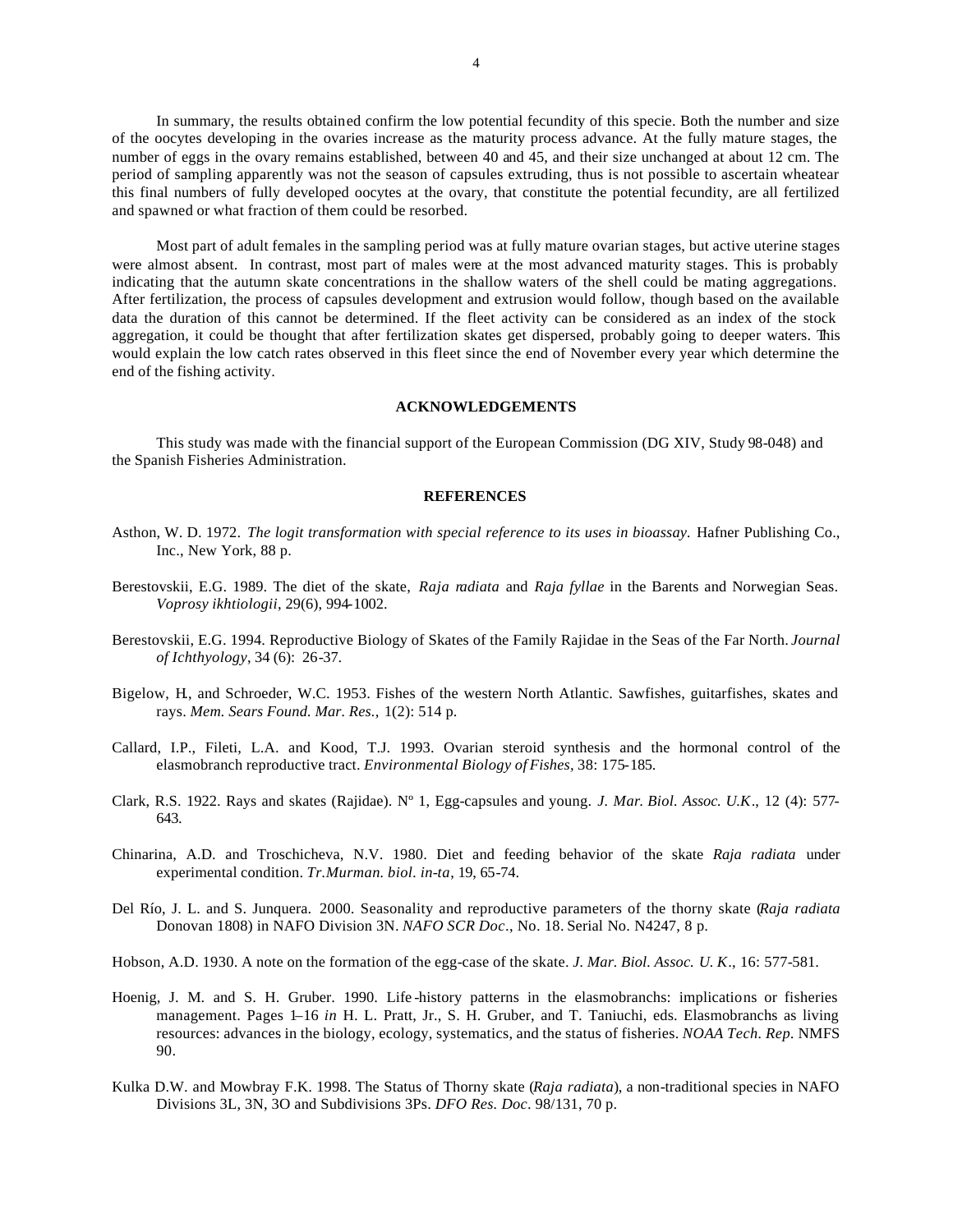- Templeman, W. 1982. Development, Occurrence, and Characteristics of Eggs Capsules of the Thorny Skate, *Raja radiata*, in the Northwest Atlantic. *J. Northw. Atl. Fish. Sci.* 3(1):47-56.
- Templeman, W. 1987. Differences in Sexual Maturity and Related Characteristics Between Populations of Thorny Skate (*Raja radiata*) in the Northwest Atlantic. *J. Northw. Atl. Fish. Sci.* 7:155-168.

Simon, J.E. and Frank, K.T. 1996. Assessment of the Division 4VsW skate fishery. *DFO Res. Doc*. 96/105, 51 p.

Smith, S.E., D.W. Au and C. Show. 1998. Intrinsic rebound potentials of 26 species of Pacific sharks. *Mar. Freshw. Res*. 41:663-678.

StatSoft, Inc. 1995. STATISTICA for Windows [Computer program manual]. Tulsa, OK.

Table 1. Number of female thorny skate sampled, left and right ovarian eggs, egg capsules and shell gland measured in NAFO Div. 3N in 2000.

| <i>A</i> onth | Div. | Range deep<br>(m) | Number of skates<br>examined<br>(cm) |           | Length range | Ovarian eggs<br>measured |       | Egg capsules<br>measured |          | Shell gland<br>measured  |                          |
|---------------|------|-------------------|--------------------------------------|-----------|--------------|--------------------------|-------|--------------------------|----------|--------------------------|--------------------------|
|               |      |                   | Total                                | With eggs |              | Left                     | Right | Left                     | Right    | Left                     | Right                    |
| Aug.          | 3N   | $42 - 58$         | 131                                  | 53        | $38 - 80$    | 778                      | 880   |                          |          |                          |                          |
| Sept.         | 3N   | $42 - 215$        | 236                                  | 106       | $40 - 85$    | 1450                     | 1534  | 22                       | 21       |                          |                          |
| Oct.          | 3N   | $62 - 69$         | 45                                   | 24        | $36 - 80$    | 183                      | 193   | $\Omega$                 | $\Omega$ | $\overline{\phantom{a}}$ | $\overline{\phantom{0}}$ |
| Nov.          | 3N   | $47 - 71$         | 282                                  | 140       | $45 - 85$    | 2181                     | 2426  | 5                        | 5        | 120                      | 120                      |
| Dec.          | 3N   | $53 - 75$         | 45                                   | 30        | $52 - 86$    | 586                      | 633   | $\Omega$                 | $\theta$ | 45                       | 45                       |
|               |      | $42 - 215$        | 739                                  | 353       | $36 - 86$    | 5178                     | 5666  | 28                       | 27       | 165                      | 165                      |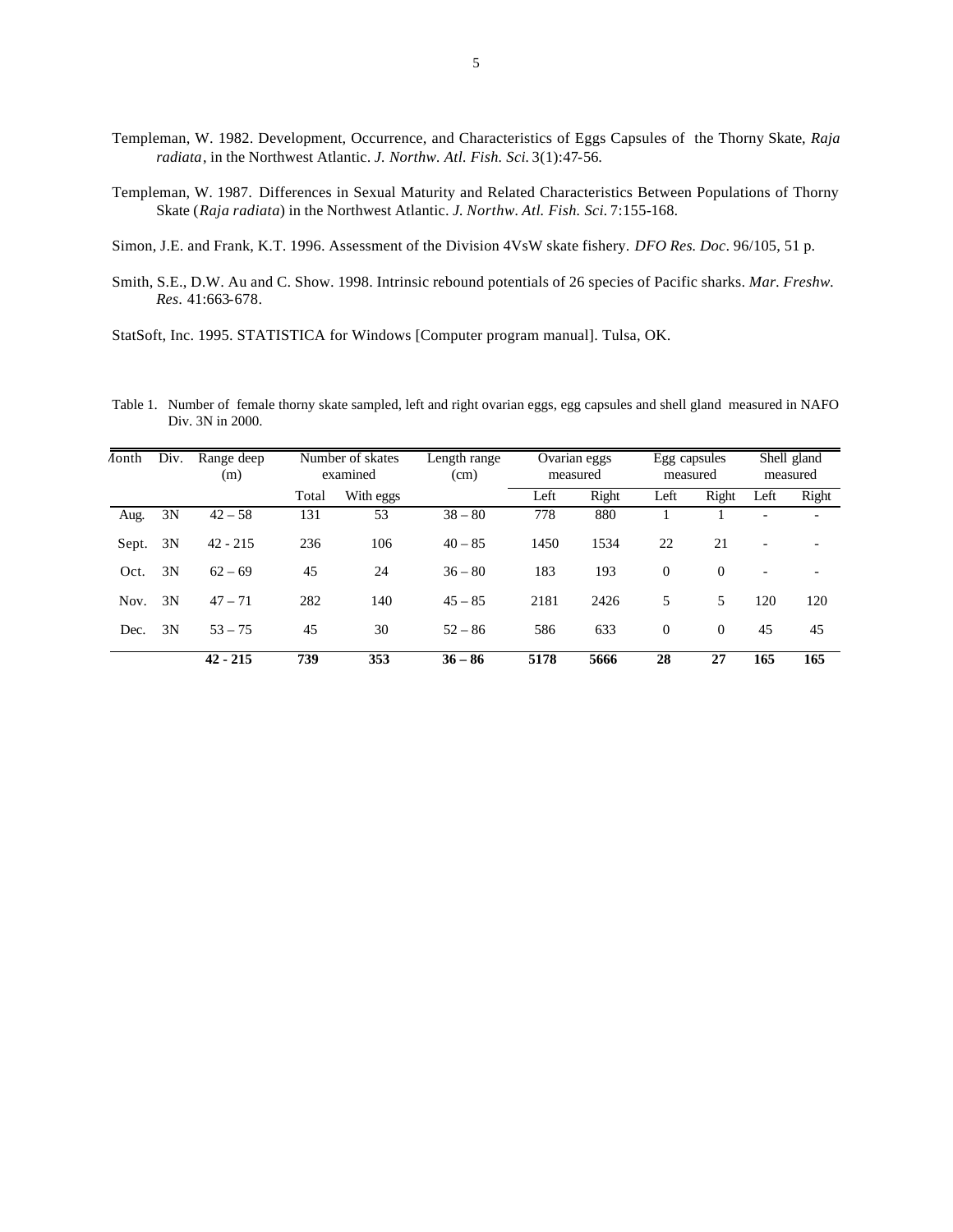|                  |                |                 |               |                 |                |                |                   | Ovarian eggs measured (mm) |                |                |                   |
|------------------|----------------|-----------------|---------------|-----------------|----------------|----------------|-------------------|----------------------------|----------------|----------------|-------------------|
| Month            | Stage          | <b>Skates</b>   | Length        |                 |                | Left           |                   |                            |                | Right          |                   |
|                  | maturity       | sampled         | range<br>(cm) | Number<br>total | Mean<br>number | Mean<br>length | Number<br>min-max | Number<br>total            | Mean<br>number | Mean<br>length | Number<br>min-max |
| Aug.             | $\overline{2}$ | 14              | $50 - 70$     | 99              | $\tau$         | 5.75           | $1-20$            | 111                        | 8              | 4.60           | $2-18$            |
|                  | 3              | 37              | 56-80         | 648             | 18             | 10.76          | $1-46$            | 731                        | 20             | 10.39          | 1-45              |
|                  | $\overline{4}$ |                 | 70            | 13              | 13             | 12.80          | 13                | 12                         | 12             | 12.10          | 12                |
|                  | 5              | $\mathbf{1}$    | 67            | 18              | 18             | 12.00          | 18                | 26                         | 26             | 15.63          | $26\,$            |
|                  |                | 53              |               | 778             | 14.6           | 10.28          |                   | 880                        | 16.6           | 9.90           |                   |
| Sept.            | $\overline{2}$ | 15              | $57 - 68$     | 53              | $\overline{4}$ | 7.77           | $2 - 11$          | 51                         | $\overline{3}$ | 7.92           | $1-15$            |
|                  | 3              | 60              | 59-84         | 849             | 14             | 11.54          | $1 - 33$          | 896                        | 15             | 11.66          | $1 - 27$          |
|                  | 4              | 5               | $62 - 85$     | 88              | 18             | 14.00          | $16-20$           | 96                         | 19             | 12.89          | $11-25$           |
|                  | 5              | 10              | $65 - 83$     | 141             | 14             | 13.17          | $9 - 22$          | 172                        | 17             | 13.15          | $7 - 27$          |
|                  | 6              | 16              | 62-84         | 319             | 20             | 12.31          | $1 - 29$          | 319                        | 20             | 11.94          | $11-27$           |
|                  |                | 106             |               | 1450            | 13.6           | 11.86          |                   | 1534                       | 14.5           | 11.87          |                   |
| Oct.             | $\overline{c}$ | 11              | 58-75         | $\overline{27}$ | $\overline{2}$ | 9.00           | $1-5$             | 25                         | 2              | 8.40           | $2-19$            |
|                  | 3              | 12              | $62 - 78$     | 137             | 11             | 12.33          | $4 - 26$          | 148                        | 12             | 12.87          | $5 - 25$          |
|                  | $\overline{4}$ | $\mathbf{1}$    | 80            | 19              | 19             | 15.30          | 19                | 20                         | 20             | 13.50          | $20\,$            |
|                  |                | 24              |               | 183             | 7.6            | 12.15          |                   | 193                        | 8              | 12.17          |                   |
| Nov.             | $\overline{2}$ | $\overline{34}$ | 58-74         | 159             | 5              | 7.86           | $1 - 11$          | 172                        | 5              | 8.26           | $1-13$            |
|                  | 3              | 96              | 58-85         | 1770            | 18             | 10.55          | $1 - 38$          | 1979                       | 21             | 10.67          | $4 - 51$          |
|                  | 4              | 5               | $71 - 84$     | 111             | 22             | 11.24          | 13-33             | 147                        | 29             | 10.38          | 17-48             |
|                  | 5              | 5               | 68-79         | 141             | 28             | 10.41          | 19-38             | 128                        | 26             | 12.18          | 17-39             |
|                  |                | 140             |               | 2181            | 15.6           | 10.38          |                   | 2426                       | 17.3           | 10.53          |                   |
| Dec.             | $\overline{3}$ | 29              | 61-86         | 552             | 19             | 11.53          | $4 - 37$          | 594                        | 20             | 11.58          | $5 - 34$          |
|                  | $\overline{4}$ | 1               | 79            | 34              | 34             | 10.64          | 34                | 39                         | 39             | 12.25          | 39                |
|                  |                | 30              |               | 586             | 19.5           | 11.48          |                   | 633                        | 21.2           | 11.62          |                   |
| <b>TOTA</b><br>L |                | 353             |               | 5178            | 14.6           | 11.04          |                   | 5666                       | 16             | 11.11          |                   |

Table 2. Mean number and mean length of ovarian eggs per ovary in thorny skate from August to December 2000 in NAFO Div. 3N.

Table 3. Monthly percentages of skate (*A. radiata*) at the successive maturity stages by sexes observed in the second half of 2000 in Div. 3N.

|              |    | <b>MATURITY STAGES (%)</b> |    |    |    |    |                  |                |                |          |
|--------------|----|----------------------------|----|----|----|----|------------------|----------------|----------------|----------|
|              |    | 2                          |    | 3  |    | 4  |                  | 5              | 6              |          |
|              | Μ  | F                          | М  | F  | М  | F  | М                | F              | F              | F        |
| Aug.         | 23 | 41                         | 43 | 41 | 34 | 17 | $\overline{0}$   | $\overline{0}$ | $\overline{0}$ | $\Omega$ |
| Sept.        | 25 | 55                         | 40 | 18 | 35 | 17 | $\Omega$         | 1              |                | 8        |
| Oct.         | 33 | 55                         | 31 | 33 | 37 | 10 | $\Omega$         | 1              |                | $\Omega$ |
| Nov.         | 40 | 59                         | 26 | 23 | 33 | 17 | $\Omega$         | 1              | $\Omega$       | $\Omega$ |
| Dec.         | 35 | 53                         | 25 | 21 | 40 | 24 | $\overline{0}$   | 1              |                | $\Omega$ |
| <b>TOTAL</b> | 30 | 53                         | 35 | 26 | 35 | 17 | $\boldsymbol{0}$ |                |                | 2        |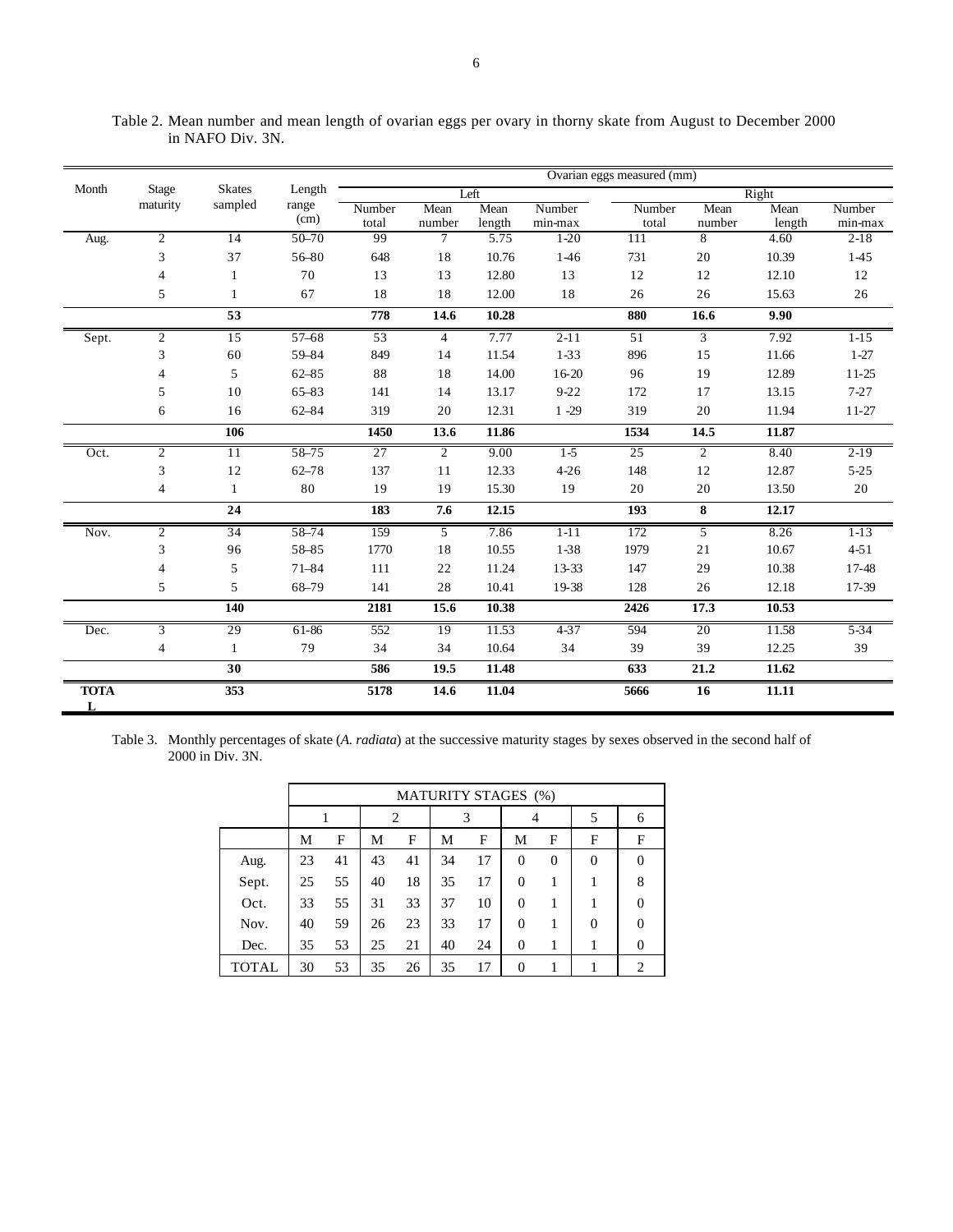| Month |          | Number of rays | Proportion    |
|-------|----------|----------------|---------------|
|       | examined | with capsules  | with capsules |
| Aug.  | 53       | 4              | 7.54          |
| Sept. | 106      | 20             | 18.86         |
| Oct.  | 24       | $\theta$       | 0             |
| Nov.  | 140      |                | 3.57          |
| Dec.  | 30       | $\Omega$       | $\Omega$      |
|       | 353      | 29             | 7.93          |
|       |          |                |               |

Table 4. Presence of egg capsules in mature female of thorny skate.

Table 5. *Amblyraja radiata* egg capsule dimensions.

|                |      | Left  | Right |       |  |
|----------------|------|-------|-------|-------|--|
| Parameter      | Mean | Range | Mean  | Range |  |
|                | (mm) | (mm)  | (mm)  | (mm)  |  |
| Capsule length | 74,0 | 66-84 | 74.4  | 65-87 |  |
| Capsule width  | 61,8 | 53-74 | 61,8  | 49-71 |  |

Table 6. Parameters of the thorny skate females (F) and males (M) maturity curve in Div. 3N (1997, 1999 and 2000). 'a' and 'b' = coefficients of the adjusted logistic curve; St. error = standard error of the estimates;  $L_{50}$  = length at 50% maturity; Var. exp. = variance explained by the model;  $r =$  correlation coefficient and  $N =$  numbers sampled.

|             |          |             | <b>FEMALES</b> |             |          |      |  |
|-------------|----------|-------------|----------------|-------------|----------|------|--|
|             | 1997     |             | 1999           |             | 2000     |      |  |
|             | a        | b           | a              | $\mathbf b$ | a        | b    |  |
| Estimate    | $-19,75$ | 0,32        | $-21,56$       | 0,39        | $-21,26$ | 0,39 |  |
| St. error   | 1,97     | 0.03        | 2,69           | 0,05        | 1,03     | 0,01 |  |
| $L_{50}$    | 60 cm    |             | 55 cm          |             | 54 cm    |      |  |
| Var. exp.   | 65%      |             | 75%            |             | 66%      |      |  |
| $\mathbf r$ | 0,8      |             | 0,86           |             | 0,81     |      |  |
| N           | 461      |             | 222            |             | 2284     |      |  |
|             |          |             | <b>MALES</b>   |             |          |      |  |
|             | a        | $\mathbf b$ | a              | $\mathbf b$ | a        | b    |  |
| Estimate    | $-15,28$ | 0,35        | $-11,39$       | 0,22        | $-23,86$ | 0,48 |  |
| St. error   | 1,66     | 0,03        | 1,67           | 0,03        | 1,13     | 0,02 |  |
| $L_{50}$    | 43 cm    |             | 51 cm          |             | 49 cm    |      |  |
| Var. exp.   | 59%      |             | 57%            |             | 63%      |      |  |
| $\mathbf r$ | 0,77     |             | 0,75           |             | 0,79     |      |  |
| N           | 439      |             | 216            |             | 2628     |      |  |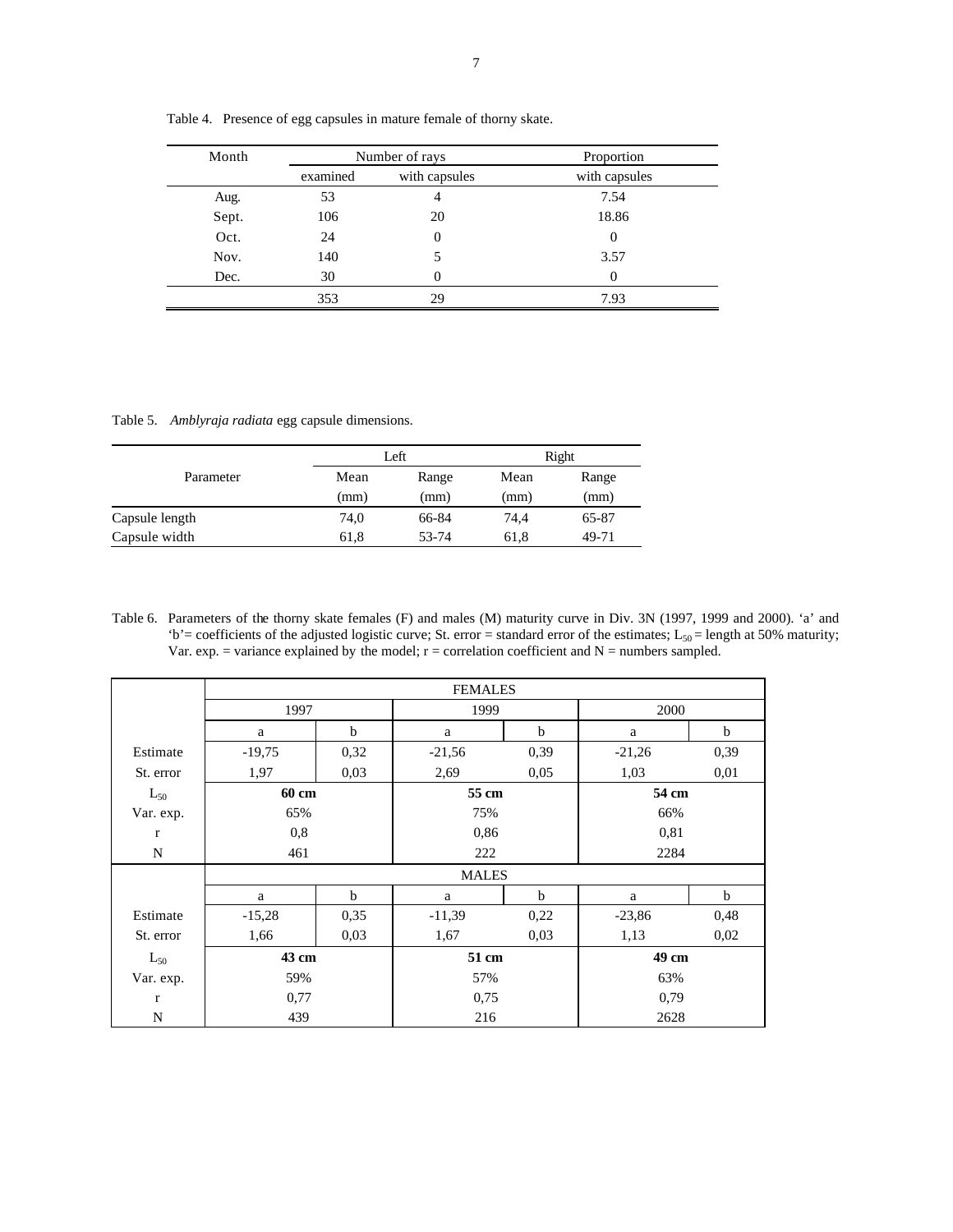

Fig. 1.- Fishing area in the southern part of Grand Bank region.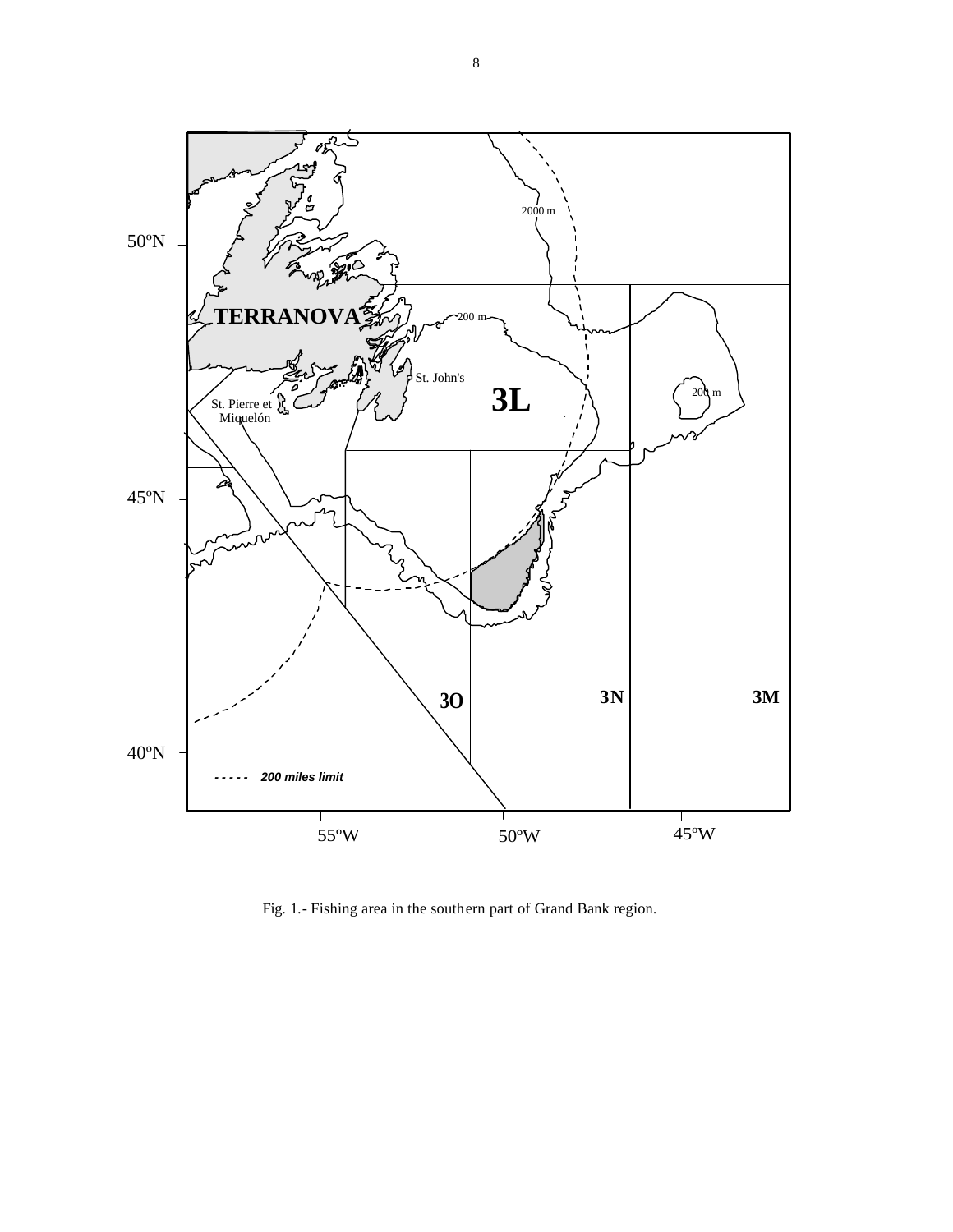

Fig. 2.- Skate female reproductive tracts: ov = ovary; sg = shell gland (From Callard et al., 1993).



Fig. 3. Length distributions of the female thorny skate with and without ovarian eggs recorded in samples taken from the Spanish commercial catches (NAFO Div. 3N, Regulatory Area) in 2000.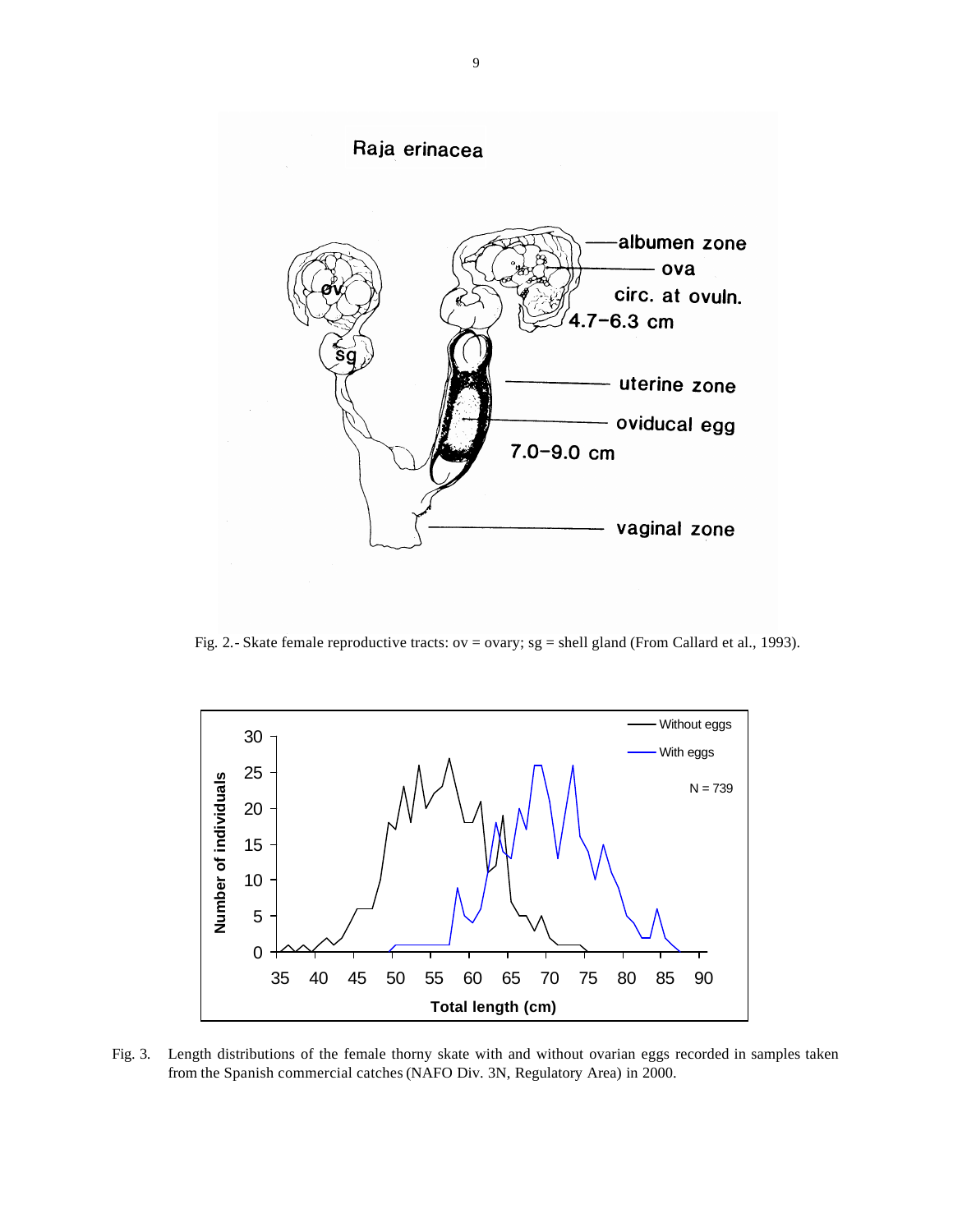



Fig. 4.- Relationship between thorny skate egg capsule (greatest width) and female length.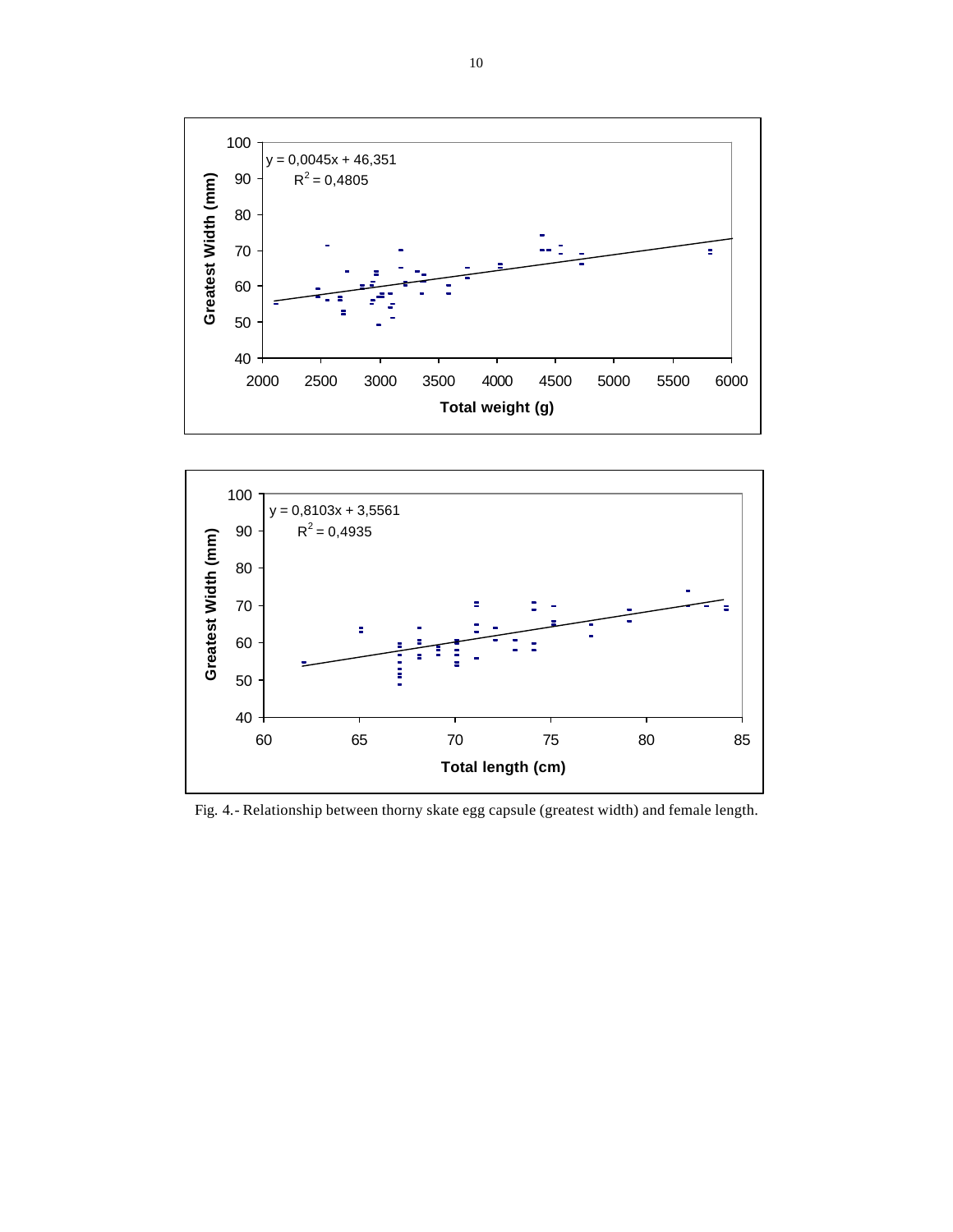





Fig. 5. Thorny skate relationship between: (a) shell gland width and total length, (b) egg size in the ovary and shell gland width, and (c) number of eggs in the ovary and shell gland width.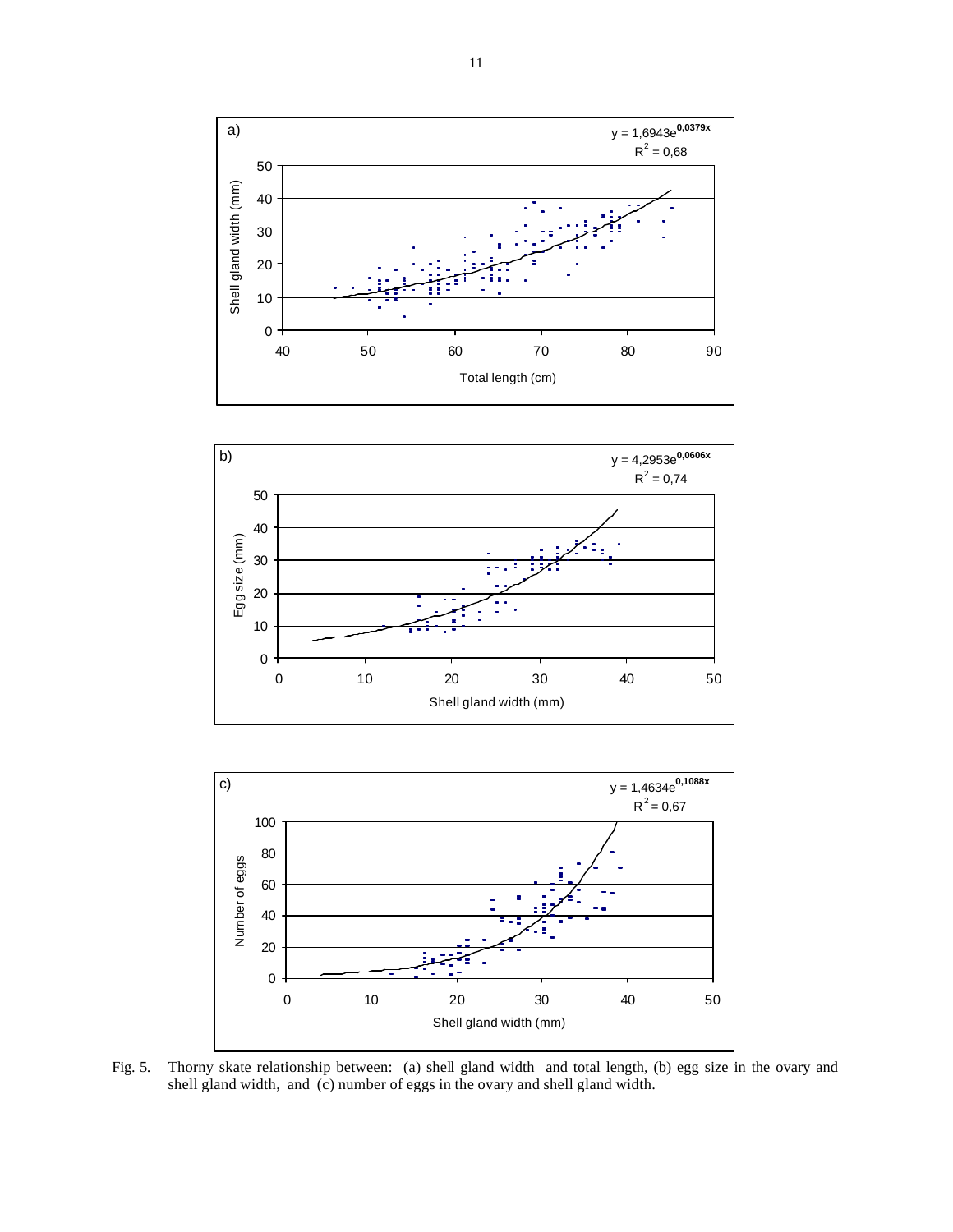



Fig. 6. Relationship between thorny skate length and weigth and potential fecundity (total number of fully developed oocytes in both ovaries).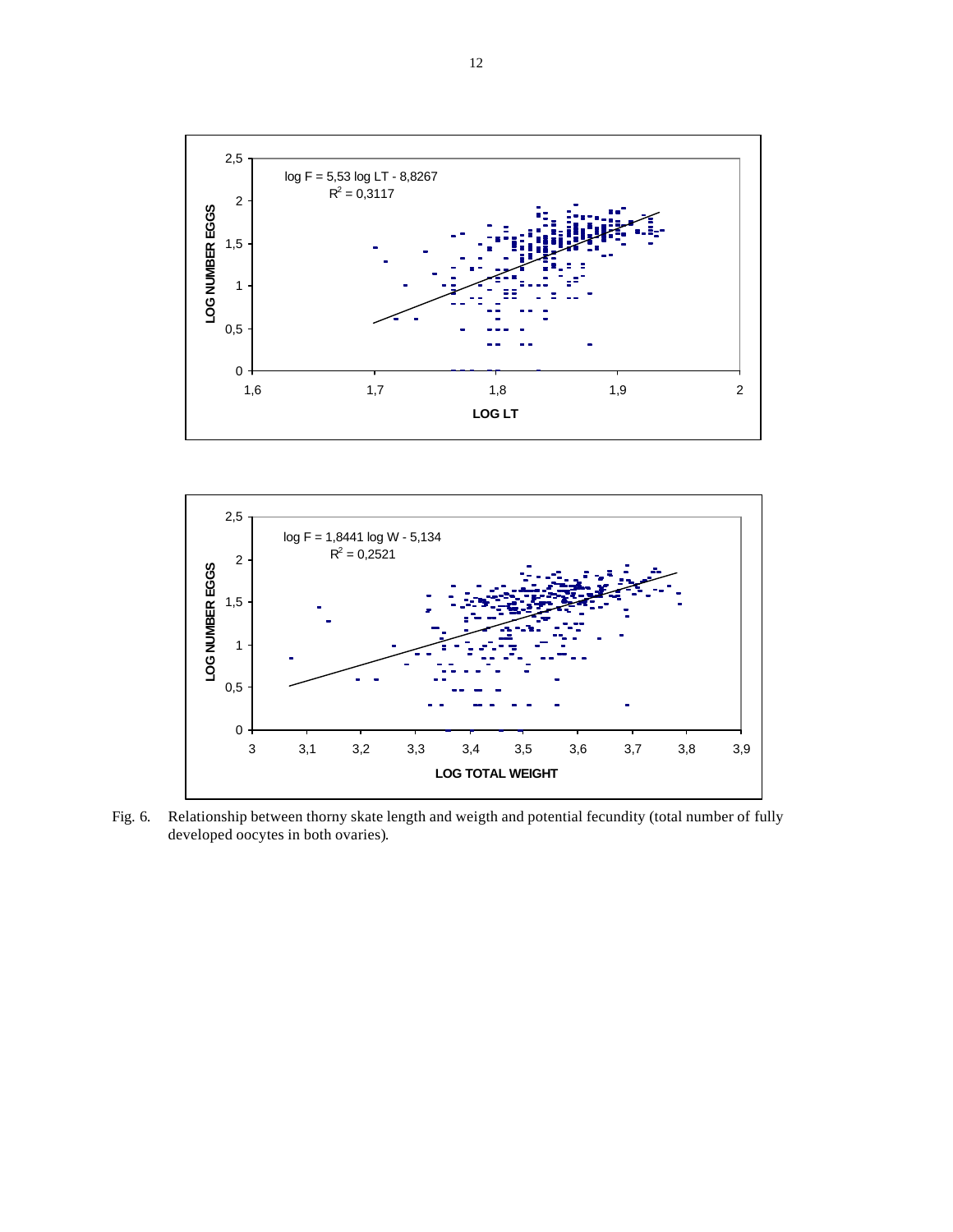

Fig. 7.- Maturity ogives of thorny skate in Div. 3N: 1997, 1999 and 2000.